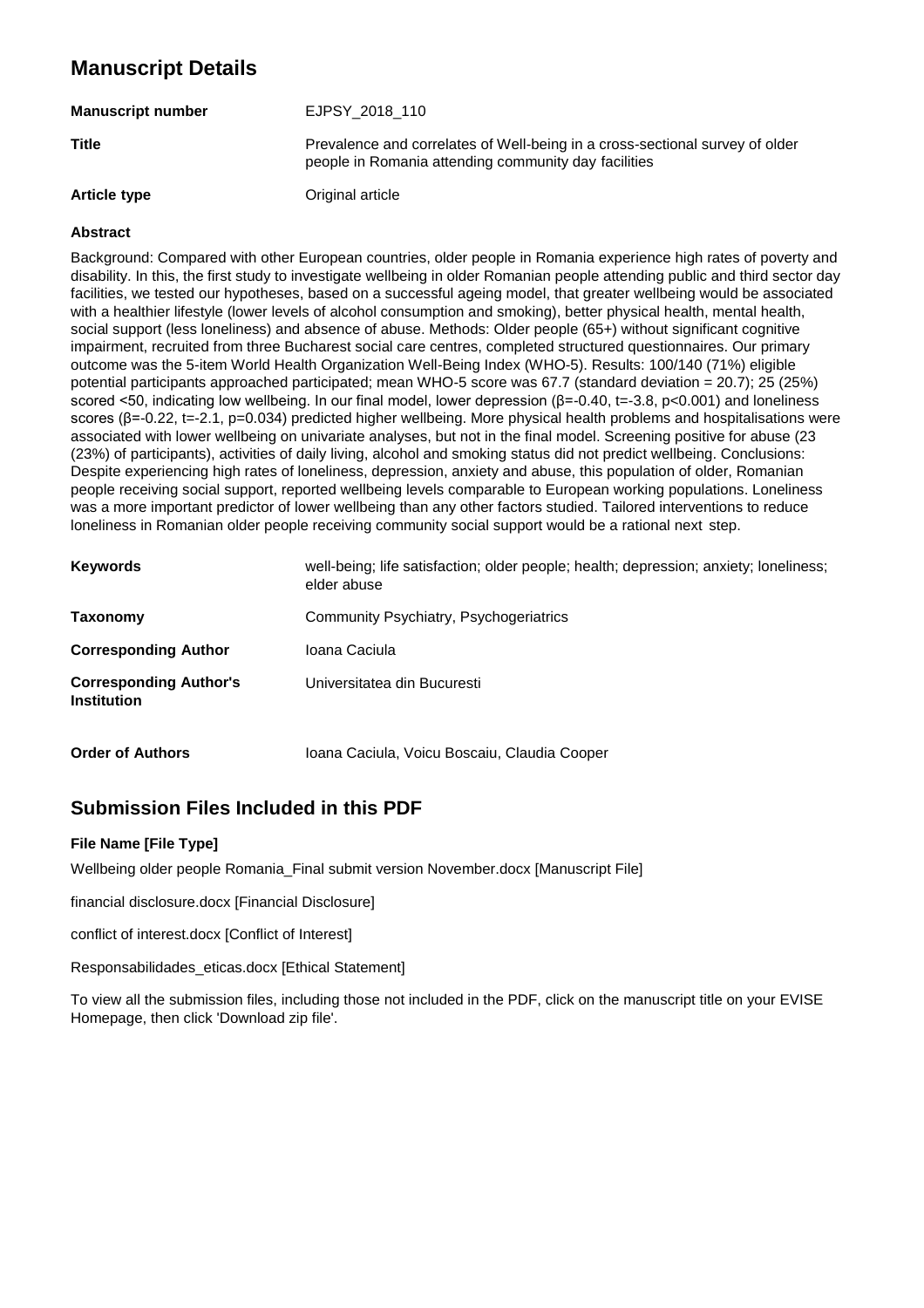## **Title page**

# Prevalence and correlates of Well-being in a cross-sectional survey of older people in Romania attending community day facilities

Authors: Ioana Caciula<sup>1</sup>, Voicu Boscaiu<sup>2</sup>, Claudia Cooper<sup>3</sup>

Corresponding author: Ioana Caciula, e-mail: [ioana.caciula@drd.unibuc.ro,](mailto:ioana.caciula@drd.unibuc.ro) telephone number: +40757022382, postal address: University of Bucharest, Faculty of Psychology and Educational Studies, Department of Psychology, Soseaua Panduri 90, Bucharest, Romania

<sup>&</sup>lt;sup>1</sup> PhD candidate, University of Bucharest, Faculty of Psychology and Educational Studies,

Department of Psychology, Soseaua Panduri 90, Bucharest, Romania

<sup>&</sup>lt;sup>2</sup> PhD, "Gheorghe Mihoc-Caius Iacob" Institute of Mathematical Statistics and Applied Mathematics of Romanian Academy, Calea 13 Septembrie No.13, Sector 5, 050711, Bucharest, Romania

<sup>3</sup>Professor, UCL Division of Psychiatry, 6th Floor, Wings A and B, Maple House, 149 Tottenham Court Road, London W1T 7NF, UK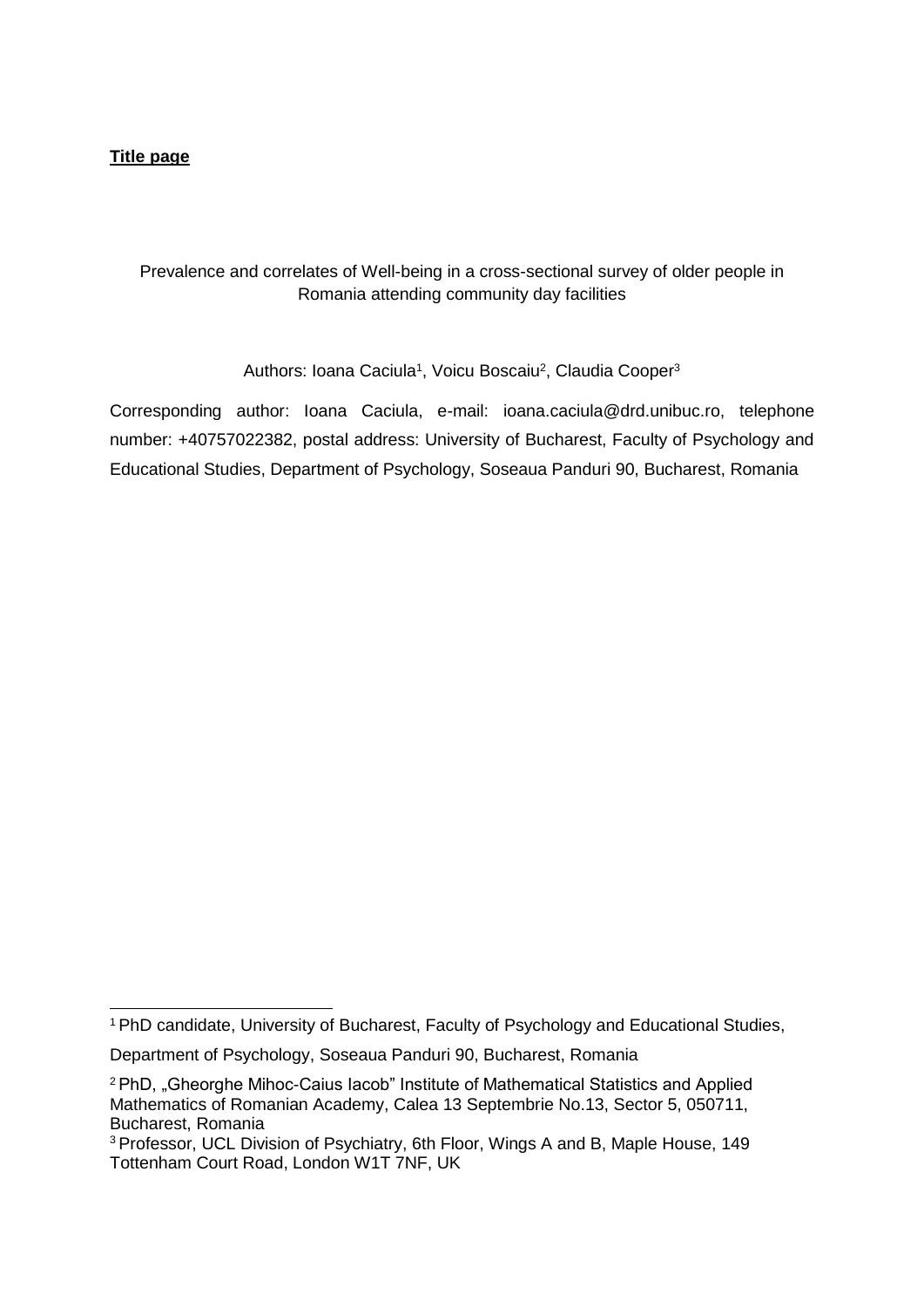## Abstract

**Background**: Compared with other European countries, older people in Romania experience high rates of poverty and disability. In this, the first study to investigate wellbeing in older Romanian people attending public and third sector day facilities, we tested our hypotheses, based on a successful ageing model, that greater wellbeing would be associated with a healthier lifestyle (lower levels of alcohol consumption and smoking), better physical health, mental health, social support (less loneliness) and absence of abuse.

**Methods**: Older people (65+) without significant cognitive impairment, recruited from three Bucharest social care centres, completed structured questionnaires. Our primary outcome was the 5-item World Health Organization Well-Being Index (WHO-5).

**Results**: 100 older people participated in the study; mean WHO-5 score was 67.7 (standard deviation = 20.7); 25 (25%) scored <50, indicating low wellbeing. In our final model, lower depression (β=-0.40, t=-3.8, p<0.001) and loneliness scores (β=-0.22, t=-2.1, p=0.034) predicted higher wellbeing. More physical health problems and hospitalisations were associated with lower wellbeing on univariate analyses, but not in the final model. Existing suspicion for elder abuse, activities of daily living, alcohol and smoking status did not predict wellbeing.

**Conclusions**: Despite experiencing high rates of loneliness, depression, anxiety and abuse, this population of older, Romanian people receiving social support, reported wellbeing levels comparable to European working populations. Loneliness was an important predictor of lower wellbeing. Tailored interventions to reduce loneliness in Romanian older people receiving community social support would be a rational next step.

### **Keywords:**

well-being, life satisfaction, older people, health, loneliness, elder abuse

### **Running title:**

Well-being in older people in Romania attending day facilities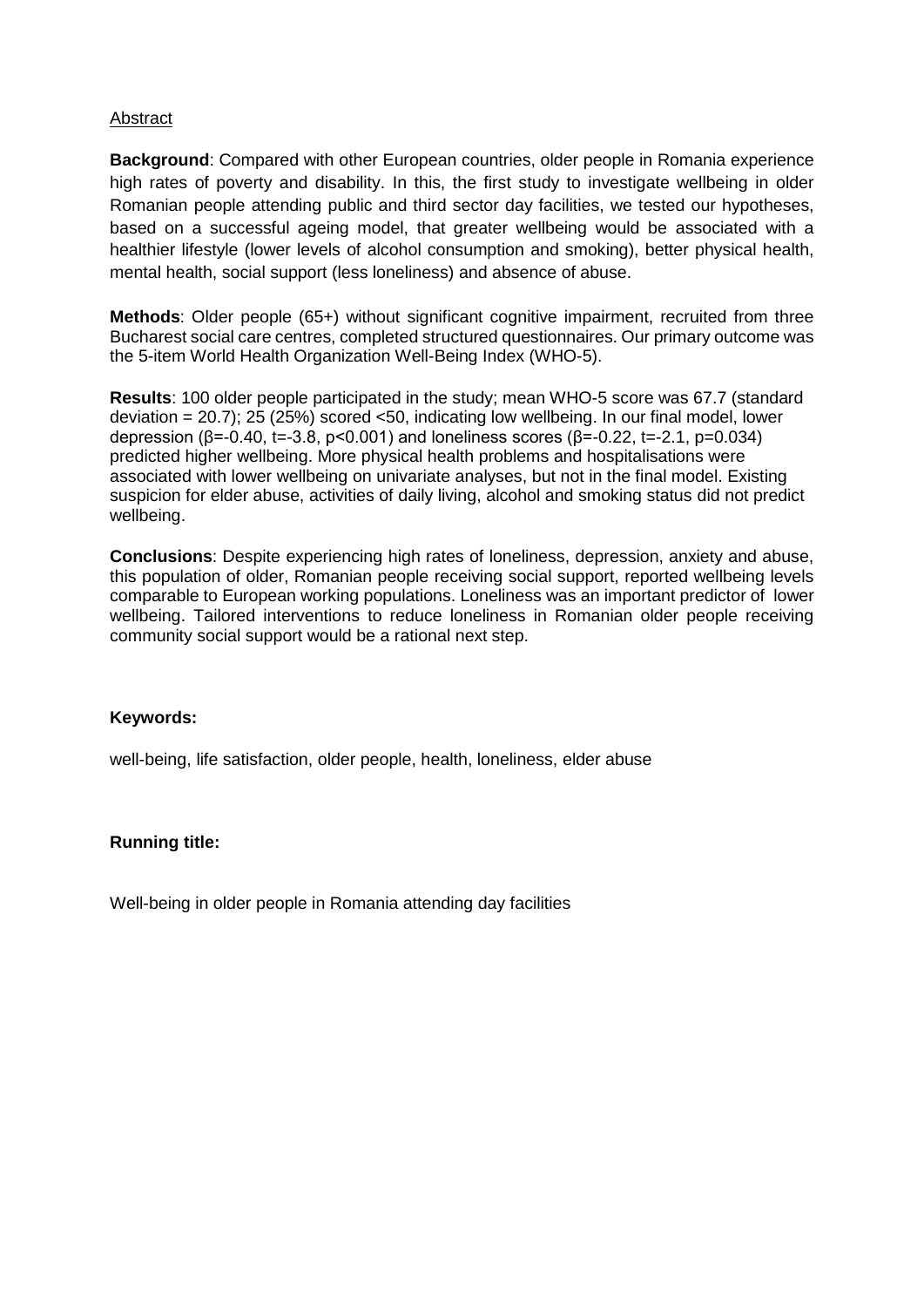#### **Introduction**

The Romanian population is aging: by 2060, it is projected that 30% of the population will likely be aged 65 or older (1). At age 65, Romanian life expectancy is second lowest in the European Union (EU). Compared with their counterparts from other European countries, Romanian people aged 65 and over live for more years with disabilities and are more likely to live in poverty. Rates of amenable (preventable) mortality are highest in the EU for women and third highest for men; Romania spends under a third of the EU average per capita on health. Levels of binge alcohol consumption are also higher than the European average (2). The low value of pensions and massive migration of children for work probably contribute to high rates of poverty among Romanian older people. The World Health Organization has described poverty as the greatest cause of suffering on earth (3).

The current study is, to our knowledge, the first to explore whether and how, despite these challenges, Romanian older people age successfully. Successful ageing has been defined not simply as longevity, but as (i) absence, or avoidance, of disease and risk factors, (ii) maintenance of physical and cognitive functioning and (iii) active engagement with life (4). Subsequent work has explored how older people are able to self-rate the extent to which they are ageing successfully; those who rated successful ageing higher were older and reported lower depression, better physical health and higher resilience (5).

In a meta-analysis, well-being in older people has been related to higher socioeconomic status, larger social networks and competence (6). Other domains associated with subjective wellbeing, health or survival include social, leisure, productive, physical, intellectual, service and solitary activities (7). There has been a dearth of research on successful ageing, or the related construct of wellbeing in old age in Romania. In a study that recruited people aged 65 and over in Bucharest, most participants rated their health as fair, and a quarter rated it as poor. Psychological health was associated with younger age, more education, extraversion, social support and lower neuroticism scores (8). One study reported high rates of depressive symptoms in a sample of Romanian people aged 60 and over recruited from one rural village. Depressive symptoms were higher in people who were living alone, with limitations in physical functioning and poor social support (9).

The limited existing literature thus suggests that levels of wellbeing among Romanian older people may be low, and that this could be partly explained by social isolation. In one pan-European study, being childless or having one rather than two children was a predictor of depressive symptoms in Eastern but not Western European countries; while having a partner protected from depression in both areas. The authors hypothesised that availability of social support from children might be of particular importance in Eastern Europe, where economic stresses are greater (10).

Many Romanian older people attend Seniors' clubs or day centres, organised by social services. These groups are primarily intended for older people living in the community, especially those who live alone. Seniors' clubs could be an appropriate cost-effective venue for health promotion interventions, but the characteristics and wellbeing of those attending has never been evaluated. To inform future targeted interventions, we conducted the first survey of Romanian older people recruited from these social organisations. We reported levels of wellbeing and life satisfaction in this population for the first time, and tested our hypotheses, broadly based on the model of successful aging outlined above, that greater wellbeing and life satisfaction (that we used as proxies for successful aging) would be associated with: avoidance of disease and risk factors for disease (lower levels of alcohol consumption and smoking, better physical health, fewer hospitalisations, better physical and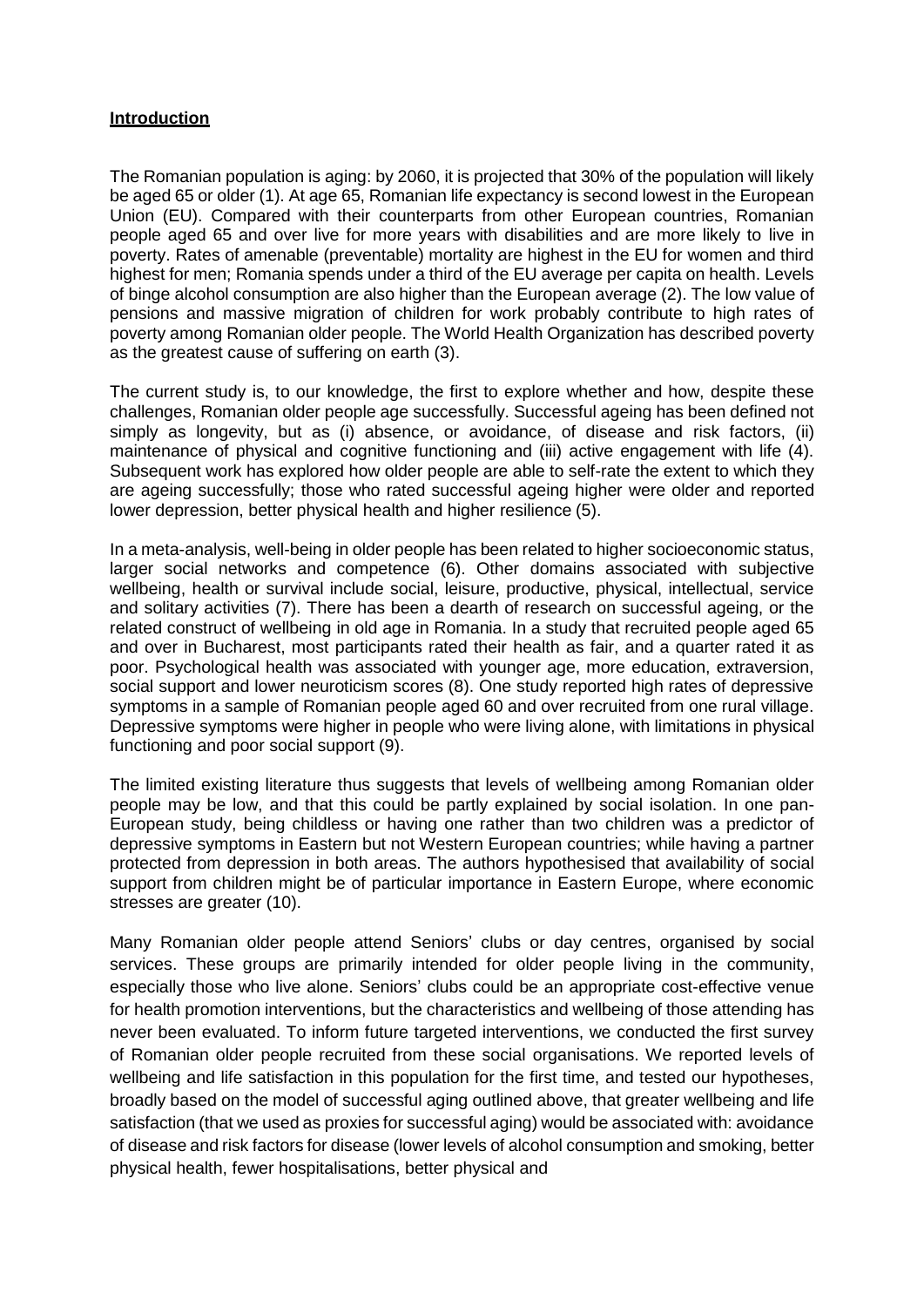mental health), maintaining physical functioning (fewer impairments in activities of daily living) and active engagement in life (lower levels of loneliness and absence ofabuse).

## **Methods**

## *Population*

Participants aged 65 and over were recruited from two seniors clubs and one older people's day centre in Bucharest. The two Seniors' Clubs (attended by a total of 270 older people in an average month) are managed by public Social Services, as a centre where communitydwelling older people can take part in leisure and social activities. The Day Center (attended by around 50 older people in a month) has similar activities, but is managed by a Nongovernmental organisation. Seniors clubs are public or private facilities where older people living in the community can meet and participate in activities (such as foreign language lessons, handcraft or painting workshops, dancing, board games, photography); psychological counseling is also available). Clubs staff are usually supported by a social worker, psychologist and other mental health and social care professionals. Any person who has reached retirement age can join. These services are available to older people without charge, and are typically used by more disadvantaged, frail older people living in the community. Due to the high migration of Romanian younger adults, many older people are living alone and seniors clubs are places for socialization and for different activities.

We excluded people with significant cognitive impairment (operationalised as a Clock Drawing test score of 3 or below (11) who would have been unlikely to be able to complete the selfreport questionnaires.

## *Procedures*

Between April and December 2017, we invited 147 people to take part. IC and a second researcher attended the venues on a regular basis and invited all attendees to take part. Those who expressed an interest in participating were given an information sheet and we obtained written, informed consent for all participants. We recorded the number of older persons approached who did and did not participate in the study. If an older person was cognitively impaired or too unwell to take part in the survey, we asked an informant basic sociodemographic details.

### **Measures**

IC and a second researcher interviewed participants using a standardised questionnaire to record sociodemographic details (see Table 1). They asked about alcohol consumed in an average week and current smoking status, current physical health problems and recent hospitalisations. Participants also completed the following questionnaires:

- The 5-item World Health Organization Well-Being Index (WHO-5) (primary outcome). This is among the most widely used questionnaires assessing subjective psychological well-being. It comprises five items, which are scored between 0 and 5. The final score is multiplied by 4 to obtain the final score, with higher scores indicating better wellbeing, and the possible range of score 0-100. A score of 50 or more is considered indicative of higher levels of wellbeing (12).
- The Hospital Anxiety and Depression Scale (HADS). It does not include somatic items (which can be misleading in older subjects) and has been validated throughout the age range and in all settings to identify clinically significant anxiety and depression. It assesses how the person has been feeling within the past week. It consists of two seven-item subscales, each score 0–3, which generate scores for generalised anxiety and depression (0–21) (13).
- The Satisfaction with Life Scale (14, 15) is a 5-items tool that measures the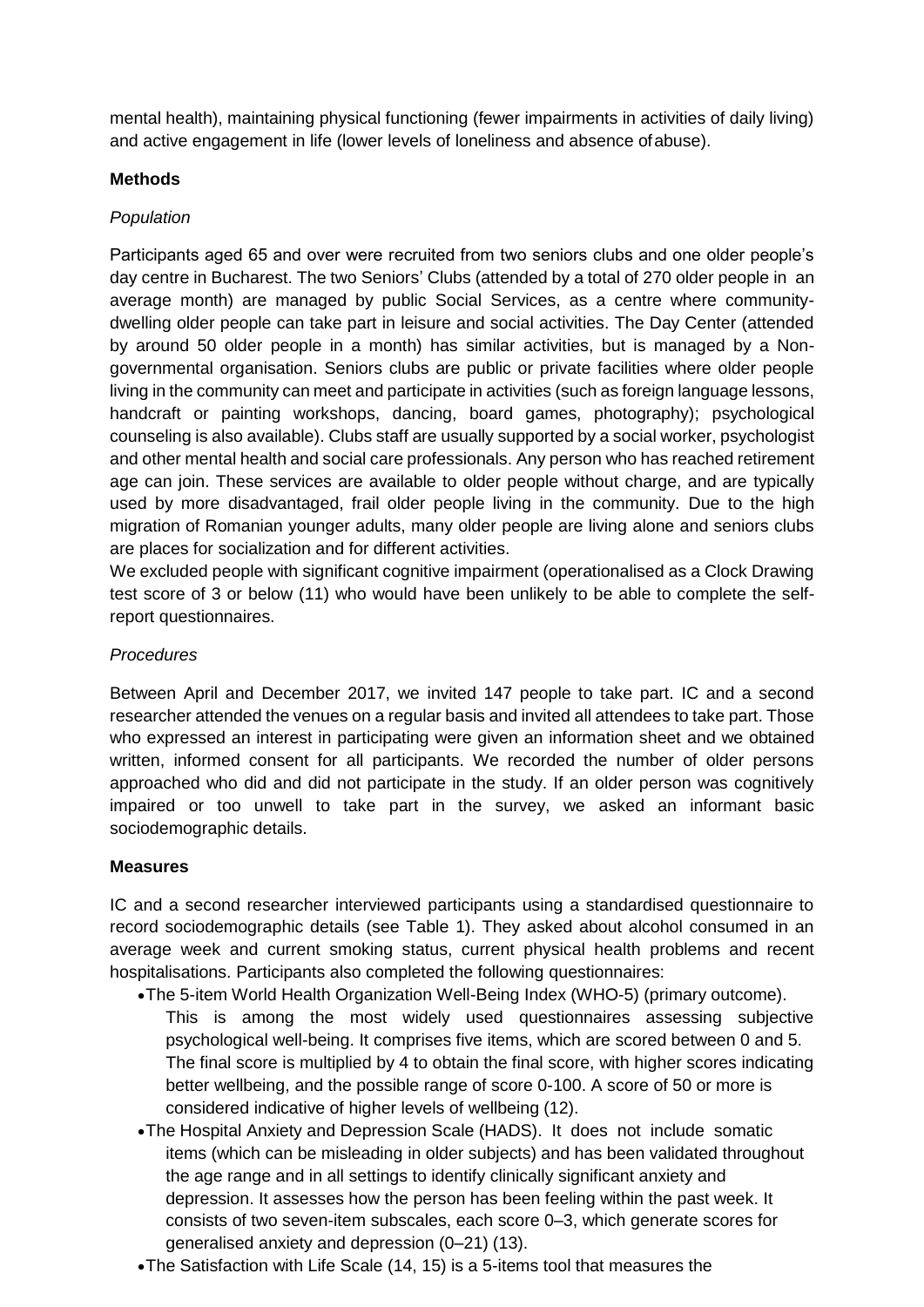components of subjective wellbeing/happiness. It measures cognitive aspects of life satisfaction, from a phenomenological perspective. Respondents are asked to rate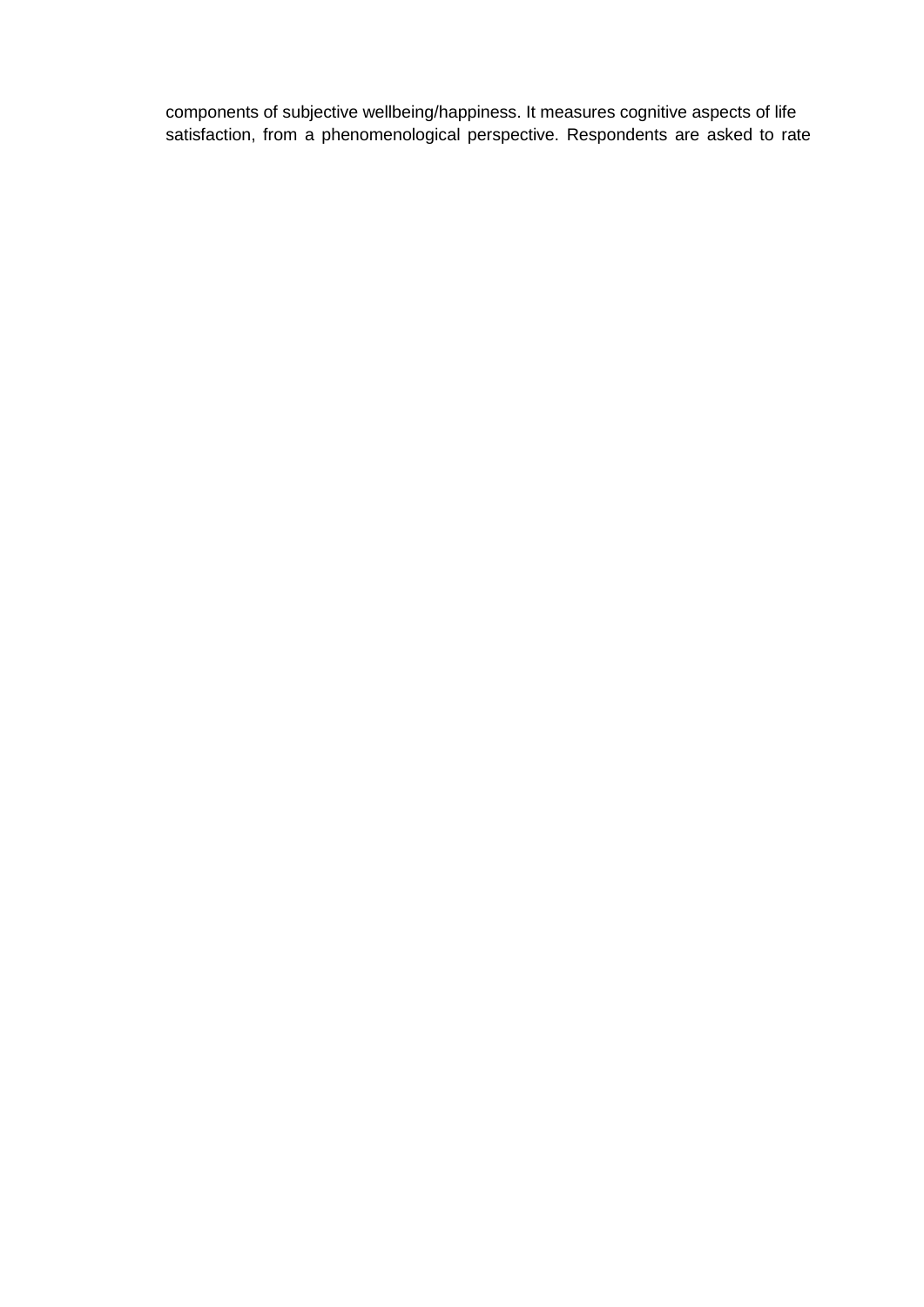their personal aspects against standards, higher scores meaning higher life satisfaction.

- We recorded service receipt using the Client Service Receipt Inventory (16), and calculated hours of community health care; in home and out of home social care; and days in hospital for the preceding 3 months.
- The IADL Index of Activities of Daily Living, for assessing degree of independence or dependence of an older person. The maximum score is 8 and measures the capacity of the older person of performing current daily activities (such as meals preparation, taking the medicines, shopping, etc.) (17).
- The Elder Abuse Suspicion Index (18) is a tool for screening for the presence of neglect or maltreatment in older adults without cognitive impairment. It is composed by 6 questions. The suspicion of elder abuse is raised when the answer is Yes for one or more of the questions.
- UCLA Loneliness Scale (Version 3) (19) is the most known and used tool for measuring loneliness. It evaluates loneliness with 20 items with 4 answer options – Never, Seldom, Sometimes, Always. This version was created for the use on older population.

## **Data analysis**

We used SPSS (version 24) and appropriate summary statistics to describe the data. We tested the association between our primary outcome, wellbeing score and the sociodemographic, lifestyle, social, and mental and physical illness variables studied. We then entered those that approached significance  $(p<0.1)$  into a forwards linear regression with wellbeing score as the dependent variable. We repeated this analysis with life satisfaction as the dependent variable. In a *post hoc* calculation, observed power was 99% to detect the observed  $R^2$  at a 1% significance level in the performed final regression model which had nine predictors.

### **Results**

107/147 (73%) of the potential participants we approached initially agreed to participate. Seven potential participants were excluded because they had suspected cognitive impairment, as measured using the Clock Drawing test. Of the excluded participants, 5/7 were female; their ages ranged from 74 to 87; 3/7 had university degrees; 5/7 were widows, 1 was separated, 1 married and 1 divorced; 3/7 lived alone.

### *Characteristics of the sample*

The sociodemographic and lifestyle characteristics of the participants are described in Table 1. 25 (25%) of participants scored below 50 on the WHO-5, indicating low levels of wellbeing; mean (standard deviation, sd) WHO-5 score was 67.7 (20.7); mean (sd) Life Satisfaction Scale score was 23.5 (4.8). 23 (23%) of participants screened positive for elder abuse. Most participants reported more than three medical problems and 14 (14%) had been hospitalised in the last three months, of whom five had spent a week or more in hospital.

23 (23%) of participants screened positive on the EASI; 19 participants endorsed the item "Have you been upset because someone talked to you in a way that made you feel shamed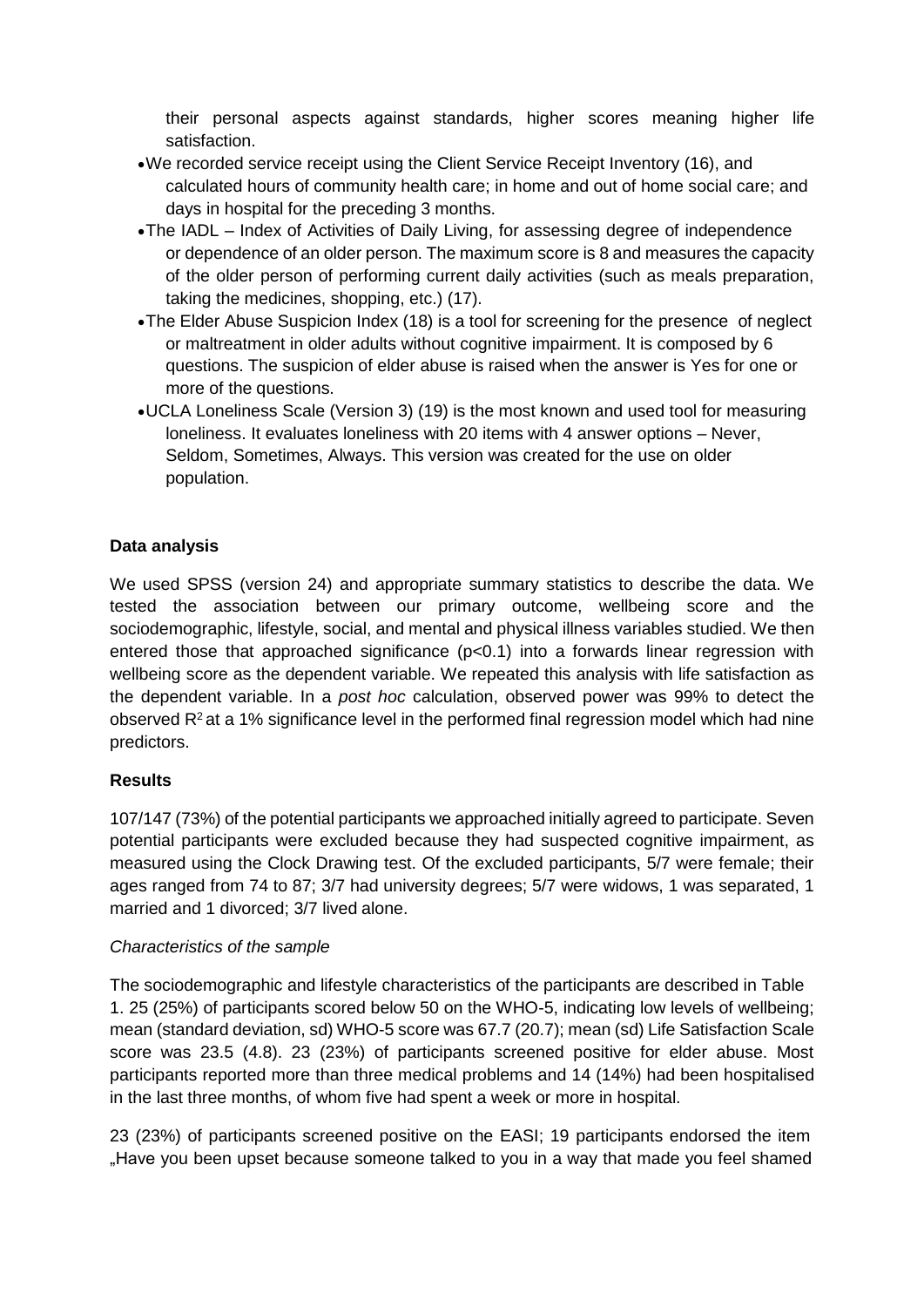or threatened?"; six participants the item: "Has anyone tried to force you to sign papers or to use your money against your will?"; four the item: "Has anyone made you afraid, touched you in ways that you did not want, or hurt you physically?"; and one the item: "Has anyone prevented you from getting food, clothes, medication, glasses, hearing aids or medical care, or from being with people you wanted to be with?"

## *Univariate analyses*

In unadjusted analyses, lower wellbeing score was significantly associated with: older age, education to primary school level, scoring higher on the loneliness, anxiety and depression scales, reporting more medical problems, and spending more days in hospital in the last three months. Lower life satisfaction scores were associated with: female gender, scoring higher on the loneliness, anxiety and depression scales and reporting more medical problems. To explore further the relationship between female gender and life satisfaction, we investigated our hypothesis that there may be a significant interaction between gender and marriage. Unmarried men scored m=24.8 (sd 3.8) and married men m=26.3 (sd=6.2) on life satisfaction scale, while unmarried women scored m=23.3 (sd=4.5) and married women m=22.2 (sd=5.6), but these differences are not statistically significant.

## *Multivariate analysis*

In a forward regression model ( $R^2 = 0.316$ ) including the variables studied that approach significance in their relationship with wellbeing score, wellbeing score was predicted by depression (β=-0.40, t=-3.8, p<0.001) and loneliness scores (β=-0.22, t=-2.1, p=0.034). In a forward regression model ( $R^2$  = 0.243) with life satisfaction as dependent variable, the only significant predictor was loneliness scores ( $\beta$  = - 0.24, t= - 5.225, p < 0.001).

## **Discussion**

We successfully recruited older people attending Romanian public and NGO social care facilities. Participants in our survey, who did not have significant cognitive impairment, reported levels of wellbeing that are comparable to those in European working populations, where 76.44% of men and 71.67% of women were identified as reporting a good level of psychological well-being (20). suggesting that they were not a group at particular risk of psychological morbidity The WHO-5 has, to our knowledge been reported in one previous research study in a Romanian population, with dental students. The wellbeing of our sample (mean WHO-5 score 67.7) also compared favorably to that previous study (mean 12.67, 50.68 when multiplied by 4 as in our study) (21). These surprisingly high rates of wellbeing were despite participants having on average more than three medical conditions; levels of loneliness higher than in other older populations from Western countries (mean Total Loneliness Scale score 39.6 in our study, compared to 32.8 for males and 33.3 for females in New Zealand (22)); and around a quarter of participants screening positive for abuse, which is similar to previous studies in frail, vulnerable populations (23). We do not know whether cultural differences might have influenced the scoring; with more stoical attitudes or unwillingness to report low wellbeing in the older Romanian population who have lived through the Soviet occupation and the communist regime, and endured multiple difficult socio-economic conditions. Alternatively, there may have been a survivor effect, with high resilience in older people who had lived through these hardships.

We based our hypotheses on a model of successful ageing defined as (i) absence, or avoidance, of disease and risk factors, (ii) maintenance of physical functioning and (iii) active engagement with life (4). We demonstrated our hypothesis that successful ageing, operationalised as reporting higher wellbeing or life satisfaction, was associated with feeling less lonely, as reported in other studies (24). We found that loneliness predicted having lower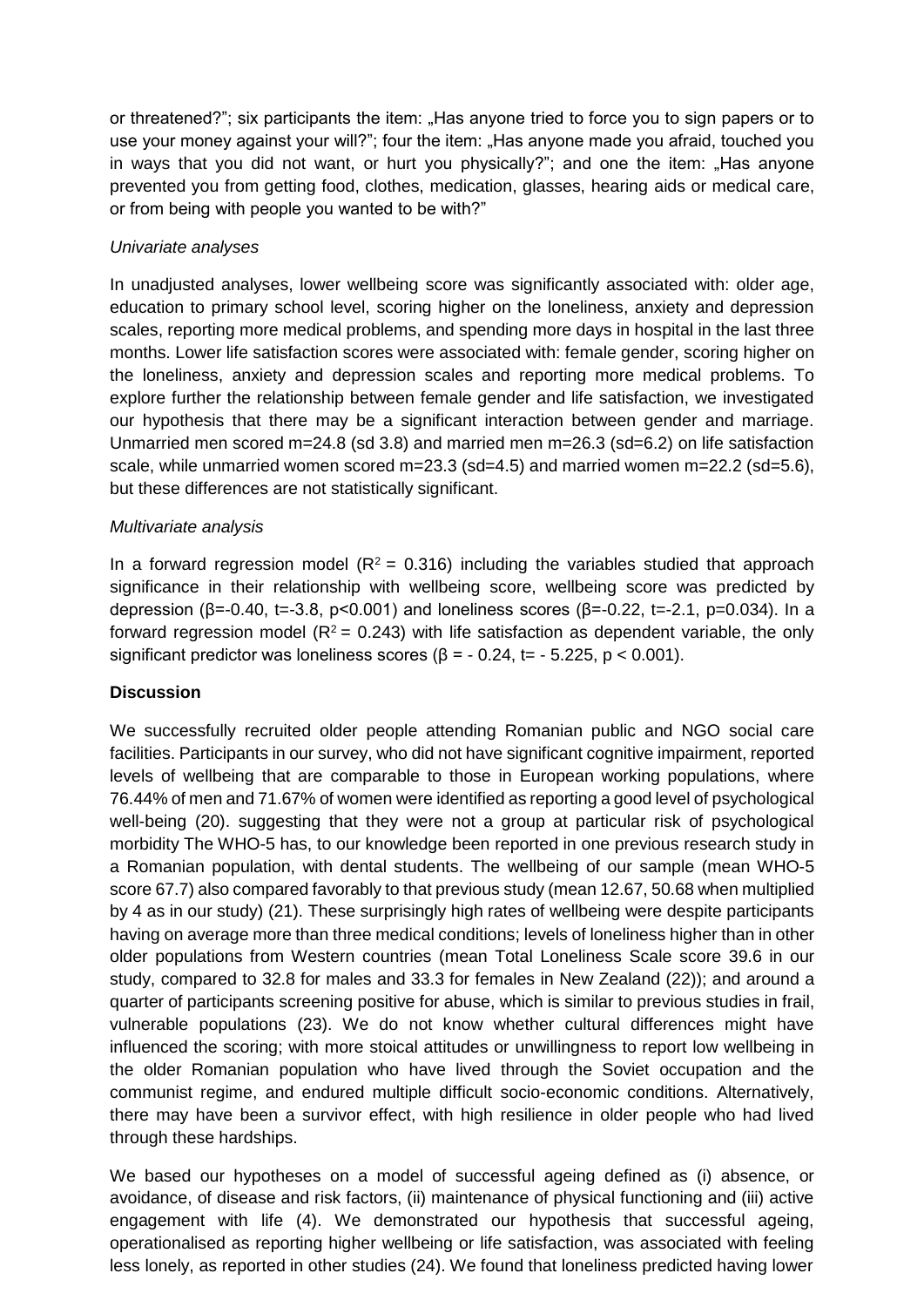wellbeing and life satisfaction, and that it was a more important predictor of life satisfaction than mental health, sociodemographic characteristics or any of the other factors studied. It is likely that the older people we interviewed had been referred to the social centres for reasons that included social isolation. It is also possible that the most socially isolated, lonely people do not attend day centres, and therefore that out sample represents a population who are relatively socially engaged. We do not know how long participants had been attending the centres, but our findings suggest that further study of how social inclusion might be supported in this group is warranted, and could improve wellbeing. In a recent systematic review of interventions to promote respect and increase social inclusion in older people, all the studies were conducted in high and upper middle-income countries. Romania is a lower middle-income country. Music and singing, intergenerational interventions, art and culture and multi-activity interventions were associated with an overall positive impact on health outcomes, including wellbeing and life quality (25).

Our hypothesis that wellbeing would also be predicted by absence of disease and risk factors was partially supported; depression and loneliness did predict wellbeing in our final model, while physical health indices were not significant once other variables were considered in the final model. Alcohol consumption and physical functioning were not predictors of wellbeing, perhaps because most participants did not drink at problematic levels and few reported limitations in physical functioning.

Nearly a quarter of the older people interviewed screened positive for elder abuse, reporting possible psychological, verbal, physical or financial abuse. Loneliness and social isolation are known risk factors for experiencing elder abuse (26). Men reported higher life satisfaction than women in our univariate analyses, although this was no longer significant after controlling for factors including loneliness. In older, post-retirement populations, life satisfaction has been described as a gendered issue, in which marital status operates differently in men and women, providing greater support to men (27). There was a higher proportion of men in our sample who were married, relative to women.

#### *Limitations*

While participation rates were quite high and the interviewers sought to recruit all those participants attending centres during their visits, this was essentially a convenience sample. We excluded people less than 5% of those approached because they had more severe cognitive impairment. As the mean age of our sample was 73 and they were a relatively frail population, we would expect that many of those included had mild cognitive impairment or dementia. While the population was relatively frail, they were attending a facility outside the home; those unable or unwilling to attend social centres may experience lower wellbeing. Our selection of variables for this study was based broadly on existing models of successful ageing, availability of appropriate measures in Romanian language, concerns to minimise research burden. We did not assess resilience of personality traits, and their inclusion would have enhanced our study.

### *Conclusions*

Despite the adversities likely to be faced by this population of older, Romanian people receiving social community support, levels of wellbeing were comparable to those reported in European working populations. Loneliness was an important predictor of lower wellbeing. Further studies are needed to investigate loneliness and protective factors for well-being in later life.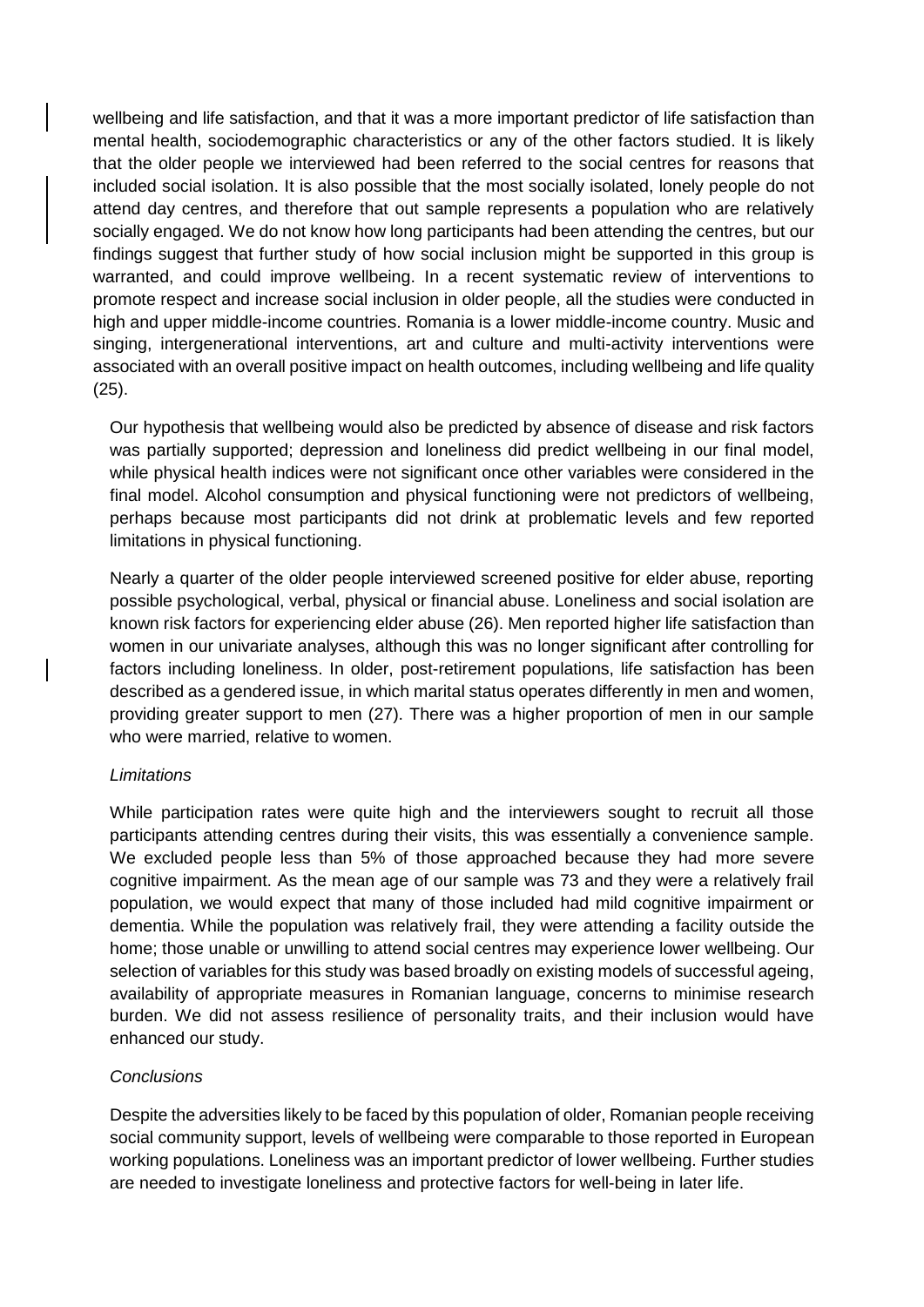## **Conflict of interest declaration:**

## **None.**

## **Description of authors' roles:**

I.C. has participated in designing the study, collected the data and participated in writing the article. V.B. participated in analysing the data and in writing the article. C.C. participated in designing the study, analysis of data and writing the article.

#### **Acknowledgements:**

We would like to thank all older persons and institutions involved in our study, for their valuable contribution.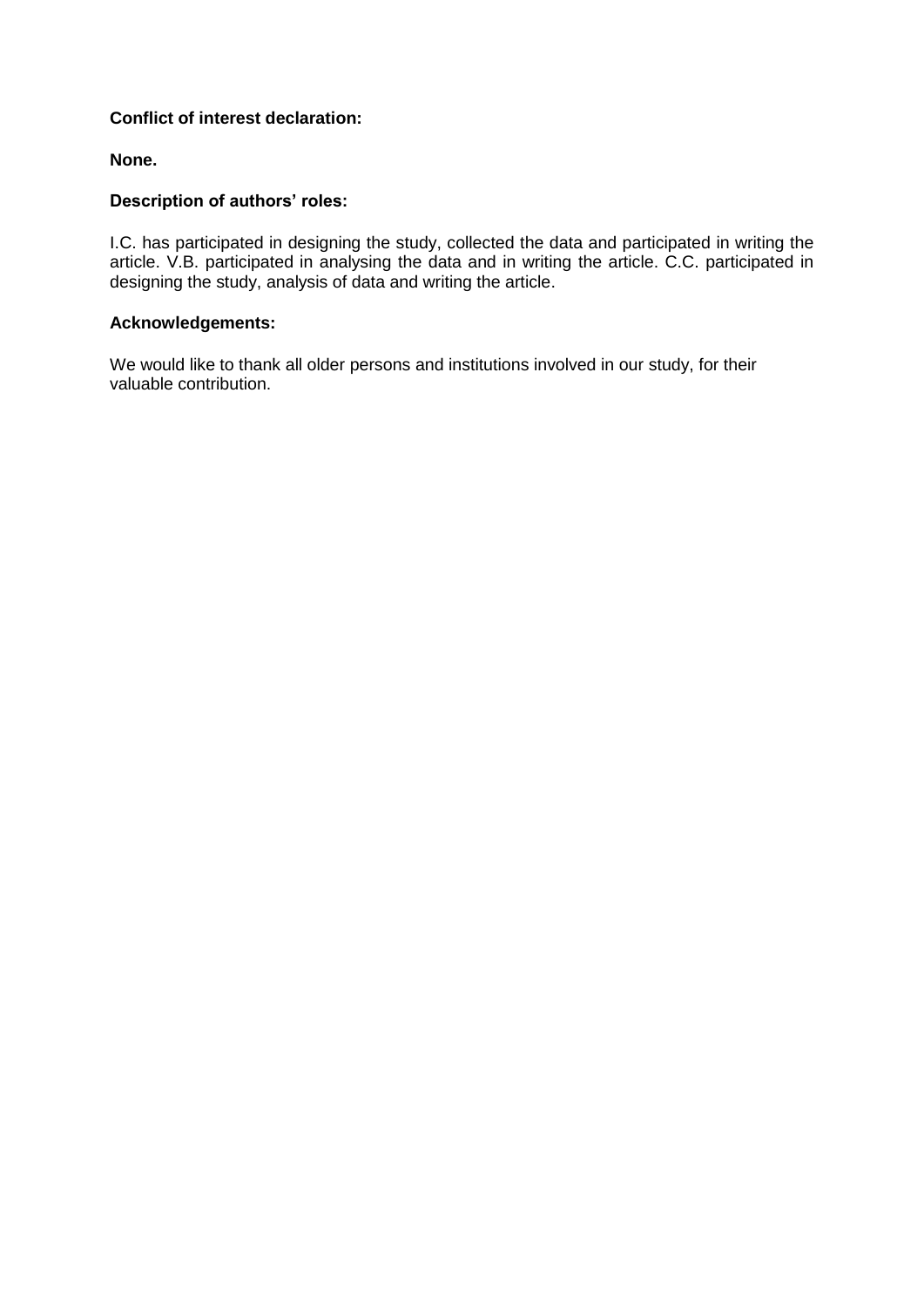# **Table one: Sociodemographic, wellbeing and illness characteristics and univariate associations with main outcomes**

|                                                  |                      | (%),<br>n<br>unless<br>stated | Wellbeing<br>score:<br>Mean (sd) | association<br>with<br>Wellbeing<br>score (p) | Life<br>satisfactio<br>n score:<br>Mean (sd) | association<br>with<br>life<br>satisfacti |
|--------------------------------------------------|----------------------|-------------------------------|----------------------------------|-----------------------------------------------|----------------------------------------------|-------------------------------------------|
|                                                  |                      |                               |                                  |                                               |                                              | on score<br>(p)                           |
| Age                                              |                      | 72.6<br>$m=$<br>(6.2)         |                                  | $r^p = -0.22$<br>$(0.029)^*$                  | $\blacksquare$                               | $r^p = 0.11$ (0.28)                       |
| Gender                                           | Female               | 77 (77%)                      | 61.6<br>(20.6)                   | $t = 0.11$<br>(0.92)                          | 23.0(4.8)                                    | $t=2.0(0.04)$                             |
|                                                  | Male                 | 23 (23%)                      | 62.1<br>(21.2)                   |                                               | 25.3(4.7)                                    |                                           |
| Education                                        | Primary<br>school    | 17 (17%)                      | 50.6<br>(22.6)                   | $F = 3.3$<br>$(0.032)$ *                      | 21.4(6.1)                                    | $F=2.4(0.099)$                            |
|                                                  | High school          | 50 (50%)                      | 65.0<br>(18.9)                   |                                               | 23.6(4.7)                                    |                                           |
|                                                  | University           | 33 (33%)                      | 62.3<br>(20.9)                   |                                               | 24.5(4.1)                                    |                                           |
| Marital<br>status                                | Currently<br>married | 27 (27%)                      | 67.9<br>(20.1)                   | $t = 1.8$<br>(0.07)                           | 23.4(6.0)                                    | $t = -0.19(0.85)$                         |
|                                                  | Other                | 73 (73%)                      | 59.4<br>(20.6)                   |                                               | 23.6(4.4)                                    |                                           |
| Living<br>situation                              | Living alone         | 57 (57%)                      | 60.6<br>(21.2)                   | $t = 0.62$<br>(0.54)                          | 23.4(6.0)                                    | $\overline{t}$ =-0.19 (0.85)              |
|                                                  | Living<br>others     | with $43(43%)$                | 63.2<br>(20.1)                   |                                               | 23.6(4.4)                                    |                                           |
| Instrumental Activities of<br>Daily Living Score |                      | $M = 8(0)$                    | $\overline{\phantom{a}}$         | $r^s = 0.027$<br>(0.79)                       | $\overline{\phantom{a}}$                     | $r^s = -$<br>0.046<br>(0.65)              |
| <b>UCLA loneliness scale</b>                     |                      | $m = 39.6$<br>(9.4)           | $\overline{\phantom{a}}$         | $r^p = -0.46$<br>$(<0.001)$ *<br>$***$        |                                              | $r^p$ =-<br>0.47<br>$(0.00)$<br>$1)***$   |
| Screening<br>elder<br>for<br>abuse               | positive             | 23 (23%)                      | 56.9<br>(23.4)                   | $t = 1.3$<br>(0.21)                           | 22.2(6.0)                                    | $t=1.5(0.14)$                             |
|                                                  | negative             | 77 (77%)                      | 63.1<br>(19.7)                   |                                               | 23.9(4.4)                                    |                                           |
| <b>HADS</b> anxiety scale                        |                      | $m=5.7$                       | $\overline{\phantom{a}}$         | $r^p = -0.44$                                 |                                              | $r^p = -0.41$                             |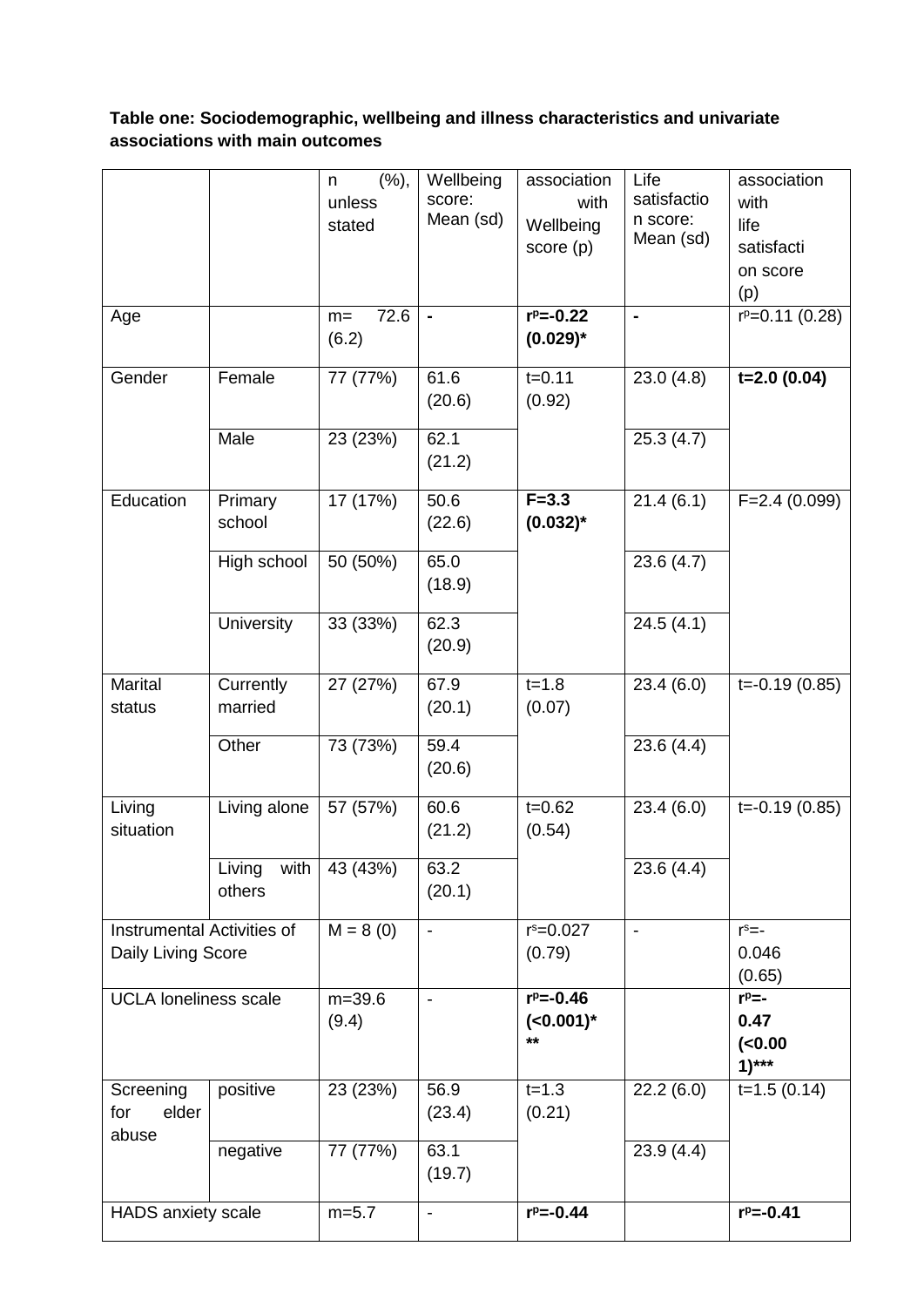|                                          |                                                   | (4.0)                   |                          | $(<0.001)$ ***                     | $(<0.001)$ ***                    |
|------------------------------------------|---------------------------------------------------|-------------------------|--------------------------|------------------------------------|-----------------------------------|
|                                          | <b>HADS</b> depression scale                      | $m=4.6$<br>(3.0)        | $\overline{\phantom{a}}$ | $r^p = -0.53$<br>( < 0.001)<br>*** | $r^p = -0.29$<br>$(0.001)$<br>*** |
| <b>Number</b><br>problems                | of<br>medical                                     | 3.5<br>М<br>$=$<br>(3)  |                          | $r^s = -0.36$<br>(<0.001)<br>$***$ | $r^s = -0.25$<br>$(0.011)^*$      |
| Alcohol<br>(Units)                       | consumption                                       | 1.9<br>M<br>$=$<br>(5)  |                          | $r^s = -0.18$<br>(0.074)           | $r^s = -0.06$<br>(0.056)          |
| Service<br>in<br>use<br>past 3<br>months | Health<br>care<br>professional<br>contact (hours) | $=1.4$<br>M<br>(2.7)    |                          | $-0.026$<br>(0.80)                 | $-0.063(0.53)$                    |
|                                          | Social<br>service<br>contact (hours)              | $M =$<br>0.18<br>(0.15) |                          | 0.14<br>(0.18)                     | $-0.035(0.73)$                    |
|                                          | Days in hospital                                  | $M=0(0)$                |                          | $r^s = -0.22$<br>$(0.032)^*$       | $r^s = -0.11(0.30)$               |

 $m =$  mean (standard deviation); M= median (interquartile range);  $r<sup>p</sup>=$  Pearson correlation coefficient; r<sup>s</sup>= Spearman correlation coefficient; t= independent student t test; F = ANOVA test statistic; SD= standard deviation;  $* = p < 0.05 ** = p < 0.01 ** = p < 0.001$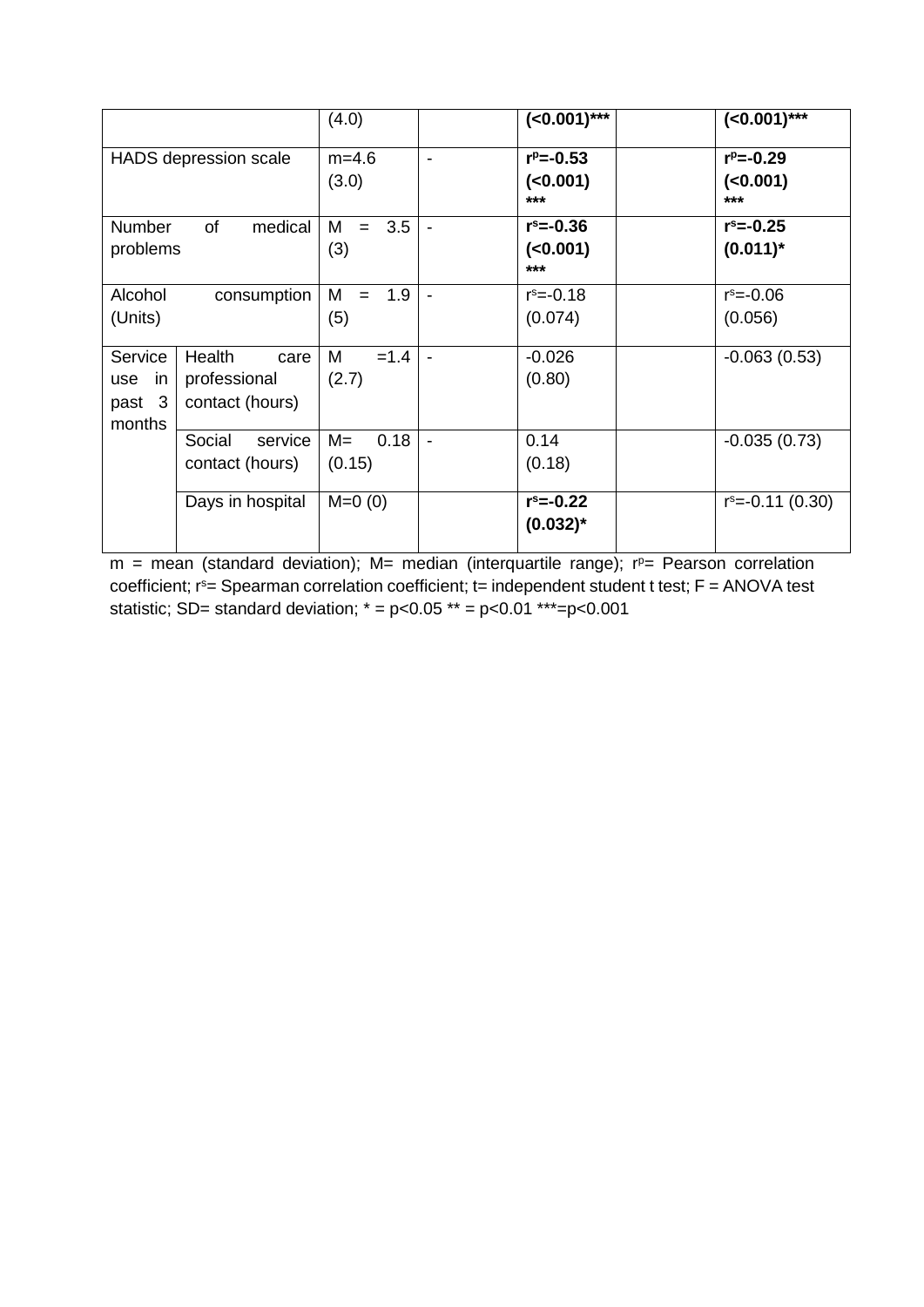## **References**

1. Statistica. INd.Proiectarea populatiei Romaniei, in profil teritorial la orizontul anului 2060. Bucharest, Romania; 2017.

2. Organisation OaWH. Romania: Country Health Profile 2017. 2017.

3. Murali VO, F. Poverty, social inequality and mental health. Advances in Psychiatric Treatment. 2004;10(3):10.

4. Rowe JW, Kahn RL. Successful Aging. New York1998 1998.

5. Jeste DV, Savla GN, ThompsonWK, Vahia IV, Glorioso DK, Martin AS, et al. Association between older age and more successful aging: critical role of resilience and depression. Am J Psychiatry. 2013;170(2):188-96.

6. Pinquart M, Sorensen S. Influences of socioeconomic status, social network, and competence on subjectivewell-being in laterlife:ameta-analysis.PsycholAging. 2000;15(2):187-224.

7. Adams KBL, S; Heehyul, Moon. A critical review of the literature on social and leisure activity and wellbeing in later life. Ageing and Society. 2011;31(04):19.

8. Ghinescu M, Olaroiu M, van Dijk JP, Olteanu T, van den Heuvel WJ. Health status of independently living older adults in Romania. Geriatr Gerontol Int. 2014;14(4):926-33.

9. Coleman PG, Carare RO, Petrov I, Forbes E, Saigal A, Spreadbury JH, et al. Spiritual belief, social support, physical functioning and depression among older people in Bulgaria and Romania. Aging Ment Health.2011;15(3):327-33.

10. Grundy E, van den Broek T, Keenan K. Number of Children, Partnership Status, and Later-life Depression in Eastern and Western Europe. J Gerontol B Psychol Sci Soc Sci. 2017.

11. Agrell B, Dehlin O. The clock-drawing test. 1998. Age Ageing. 2012;41 Suppl 3:iii41-5.

12. ToppCW,OstergaardSD,SondergaardS,BechP.TheWHO-5Well-BeingIndex:asystematic review of the literature. Psychother Psychosom. 2015;84(3):167-76.

13. Bjelland I, Dahl AA, Haug TT, Neckelmann D. The validity of the Hospital Anxiety and Depression Scale: An updated literature review. Journal of Psychosomatic Research. 2002;52(2):69- 77.

14. National Service Framework for Mental Health. 1999 1999.

15. Bussing A, Fischer J, Haller A, Heusser P, Ostermann T, Matthiessen PF. Validation of the brief multidimensional life satisfaction scale in patients with chronic diseases. Eur J Med Res. 2009;14(4):171-7.

16. Beecham J, Knapp M. Costing psychiatric intervention. In: Thornicrost C, Brewin C, Wing J, editors. Measuring mental health needs. London: Gaskell; 1992.

17. Cooper C, Bebbington P, McManus S, Meltzer H, Stewart R, Farrell M, et al. The treatment of common mental disorders across age groups: Results from the 2007 adult psychiatric morbidity survey. Journal of Affective Disorders. 2010;127(1-3):96-101.

18. YaffeMJ,WolfsonC,Lithwick M,WeissD.Developmentandvalidationof atooltoimprove physician identification of elder abuse: the Elder Abuse Suspicion Index (EASI). JElderAbuse Negl. 2008;20(3):276-300.

19. Russell DW. UCLA Loneliness Scale (Version 3): reliability, validity, and factor structure. J Pers Assess. 1996;66(1):20-40.

20. Schutte S, Chastang JF, Malard L, Parent-Thirion A, Vermeylen G, Niedhammer I. Psychosocial working conditions and psychological well-being among employees in 34 Europeancountries. International archives of occupational and environmental health. 2014;87(8):897-907.

21. Preoteasa CTP, E. PSYCHOMETRIC PROPERTIES OF ROMANIAN VERSION OF WHO-5 WELL-BEINGINDEXIN DENTAL STUDENTS. Romanian Journal of Oral eEhabilitation. 2015;7(3).

22. Knight RG, Chisholm BJ, Marsh NV, Godfrey HP. Some normative, reliability, and factor analytic data for the revised UCLA Loneliness Scale. J Clin Psychol. 1988;44(2):203-6.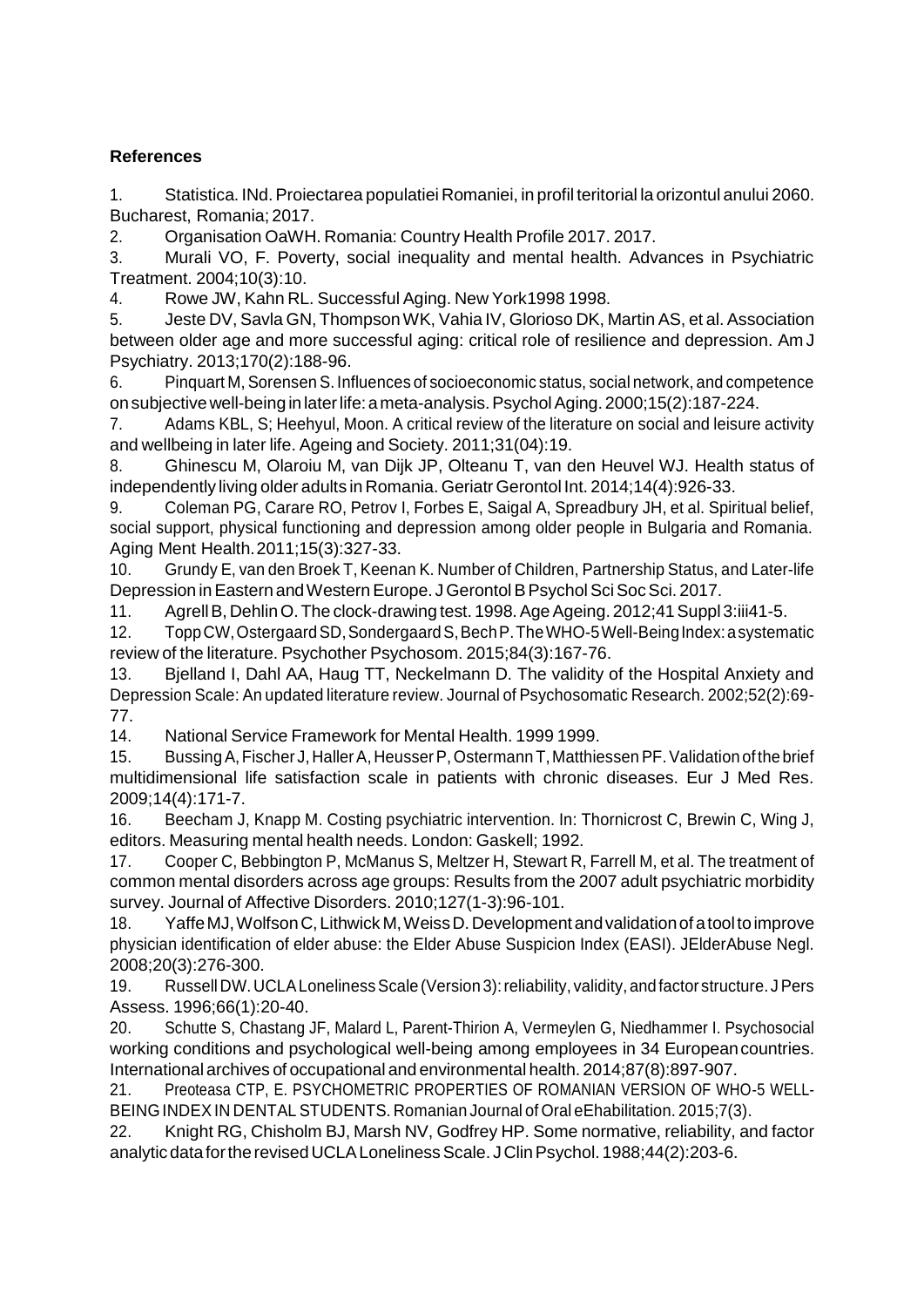23. Cooper C, Selwood A, Livingston G. The prevalence of elder abuse and neglect: a systematic review. Age and Ageing. 2008;37(2):151-60.

24. Golden J, Conroy RM, Bruce I, Denihan A, Greene E, Kirby M, et al. Loneliness, social support networks, mood and wellbeing in community-dwelling elderly. Int J Geriatr Psychiatry. 2009;24(7):694-700.

25. Ronzi S, Orton L, Pope D, Valtorta NK, Bruce NG. What is the impact on health and wellbeing of interventions that foster respect and social inclusion in community-residing older adults? A systematic review of quantitative and qualitative studies. Syst Rev. 2018;7(1):26.

26. Administration on Aging U. Elder abuse. USA Administration on Aging [Internet]. 2008. Availablefrom: http://www.aoa.gov/eldfam/elder\_rights/Elder\_Abuse/Elder\_Abuse.aspx.

27. Calasanti TM. Gender and life satisfaction in retirement: an assessment of the male model. J Gerontol B Psychol Sci Soc Sci. 1996;51(1):S18-29.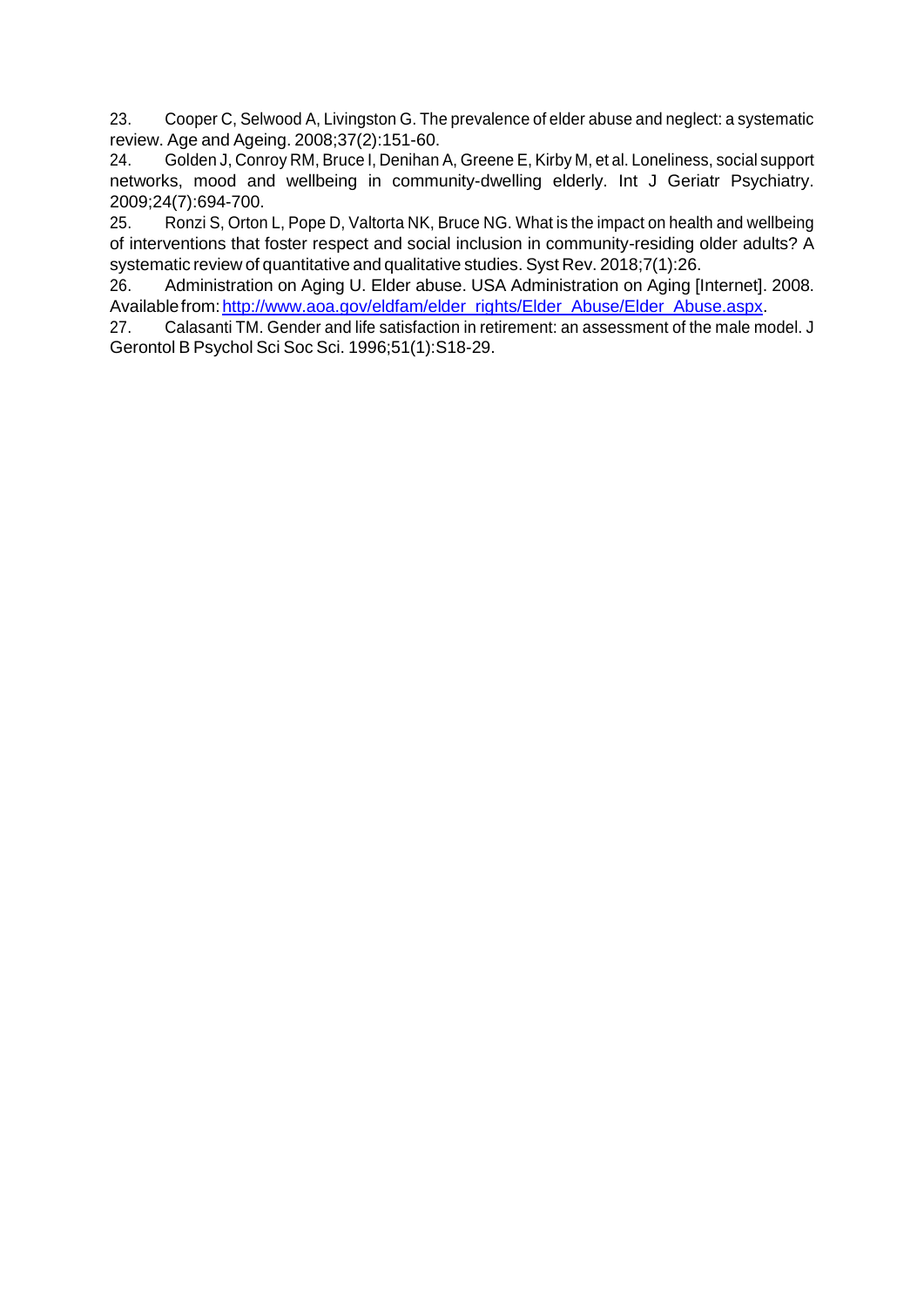## FINANCIAL DISCLOSURE

The research was not financed by any body/organization or person, and did not receive funds.

Authors:

Ioana Caciula – 14.11.2018

Voicu Boscaiu – 14.11.2018

Claudia Cooper – 14.11.2018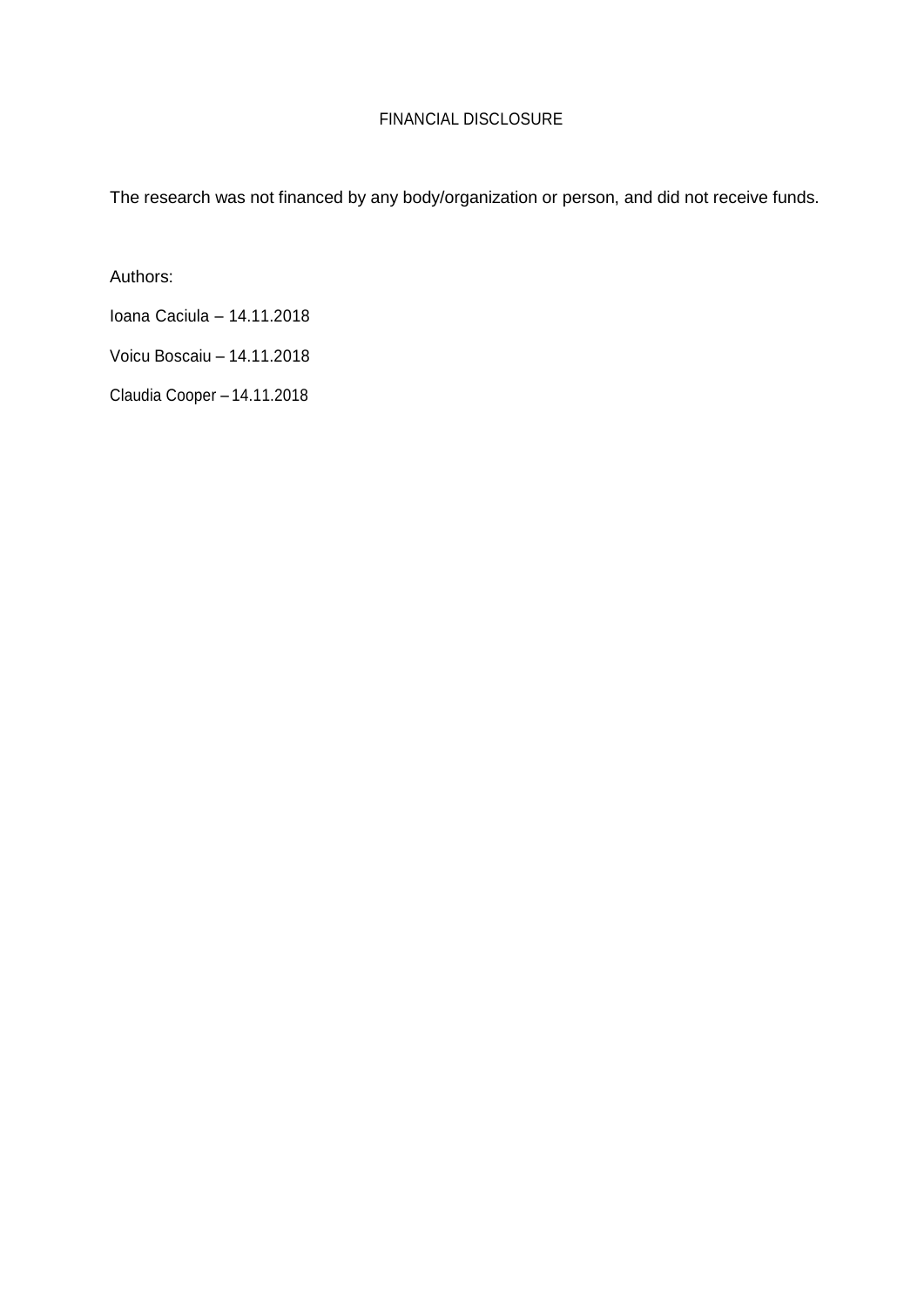#### CONFLICT OF INTEREST FORM

We wish to confirm that there are no known conflicts of interest associated with this publication and there has been no significant financial support for this work that could have influenced its outcome. We confirm that the manuscript has been read and approved by all named authors and that there are no other persons who satisfied the criteria for authorship but are not listed. We further confirm that the order of authors listed in the manuscript has been approved by all of us.

We confirm that we have given due consideration to the protection of intellectual property associated with this work and that there are no impediments to publication, including the timing of publication, with respect to intellectual property. In so doing we confirm that we have followed the regulations of our institutions concerning intellectual property.

We understand that the Corresponding Author is the sole contact for the Editorial process (including Editorial Manager and direct communications with the office). she is responsible for communicating with the other authors about progress, submissions of revisions and final approval of proofs. We confirm that we have provided a current, correct email address which is accessible by the Corresponding Author and which has been configured to accept email from – [ioanacaciula@yahoo.com](mailto:ioanacaciula@yahoo.com)

Signed by all authors as follows:

Ioana Caciula – 14.11.2018

Voicu Boscaiu – 14.11.2018

ClaudiaCooper–14.11.2018